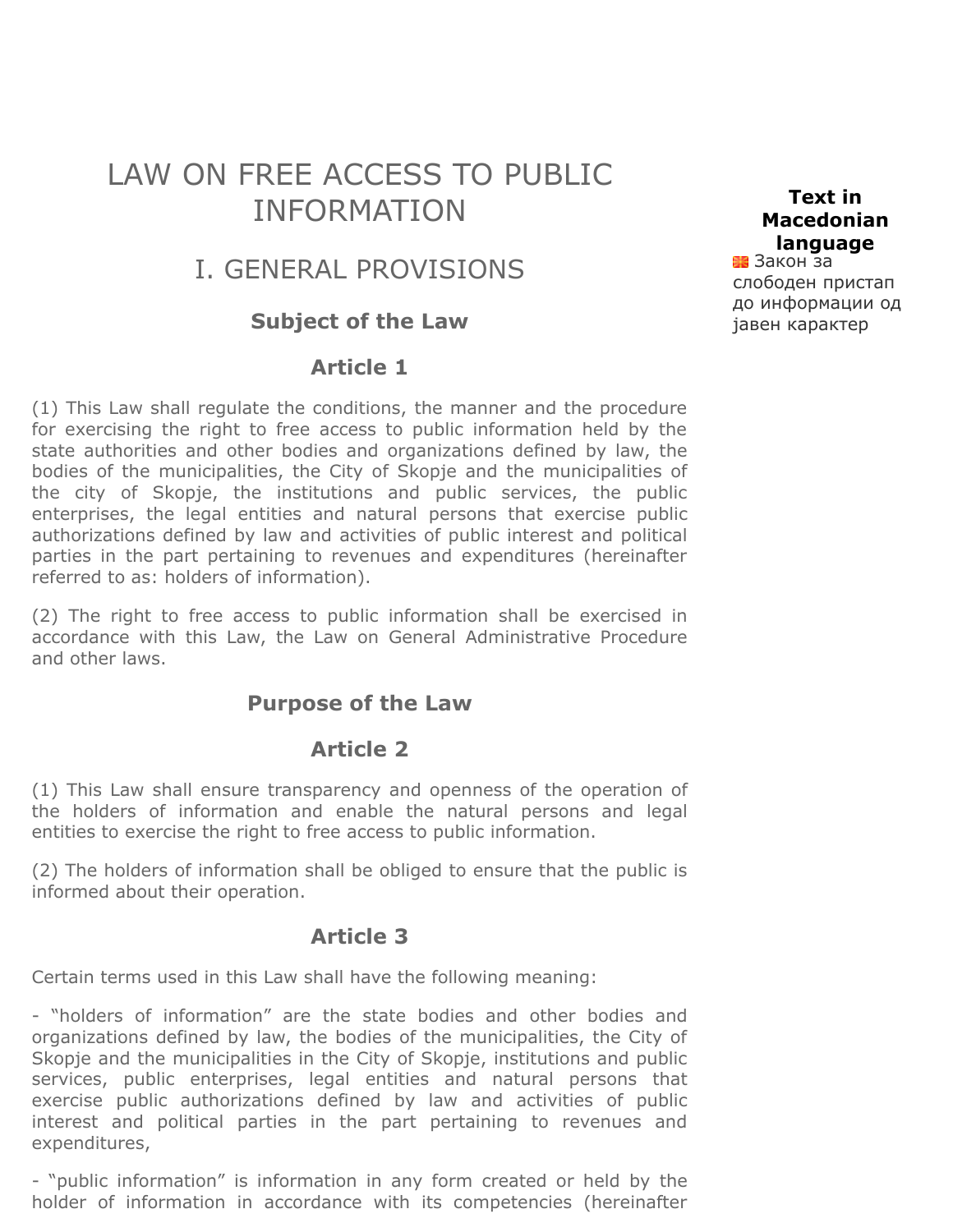referred to as: information),

- "applicant for information" is any legal entity and natural person without discrimination on any grounds, in the manner and under conditions defined by this Law and other laws (hereinafter referred to as: applicant),

- "document" is any record of information regardless of its physical form or characteristics, written or printed text, maps, schemes, photographs, pictures, drawings, working materials, as well as audio, voice, magnetic or electronic, optical or video recordings in any form, also including portable equipment for automatic data processing with inbuilt or portable memories for storing data in a digital format,

- "an official" is a person employed with the holder of information appointed with an act of the responsible person, who mediates with the public information created or held by the holder of information in accordance with its competences, that is, activities,

- "test of harmfulness" is a mandatory procedure carried out by the holder of information, before it denies the access pursuant to Article 6 paragraph (1) of this Law, and whereby it checks the consequences for the interest that is being protected, that is, the public interest that would be achieved with the disclosure of the information, and

- "public interest" in exercising the right to access to information means but is not limited to interest in information, the disclosure of which, that is, the achievement of the access to which:

1) shall reveal abuse of official position and corrupt conduct;

2) shall reveal illegal acquiring or spending budget funds;

3) shall reveal potential conflict of interests;

4) shall prevent and reveal serious threats to people's health and life;

5) shall prevent and reveal endangerment of the environment;

6) shall help to understand the issue for which a public policy is created or a parliamentary debate is held; and

7) shall enable equal treatment of every citizen under the laws.

#### **Free access to information**

#### **Article 4**

(1) All legal entities and natural person shall have free access to information.

(2) Foreign legal entities and natural persons shall also have free access to information in accordance with this and other law.

# **Publishing a list**

## **Article 5**

(1) The Agency for protection of the right to free access to the public information (hereinafter referred to as: the Agency) shall publish a list of holders of information and of officials of the holders of information on its website.

(2) The Agency shall regularly update the list referred to in paragraph (1) of this Article. The Agency shall perform an update within seven days as of the receipt of the notification on an official of a holder of public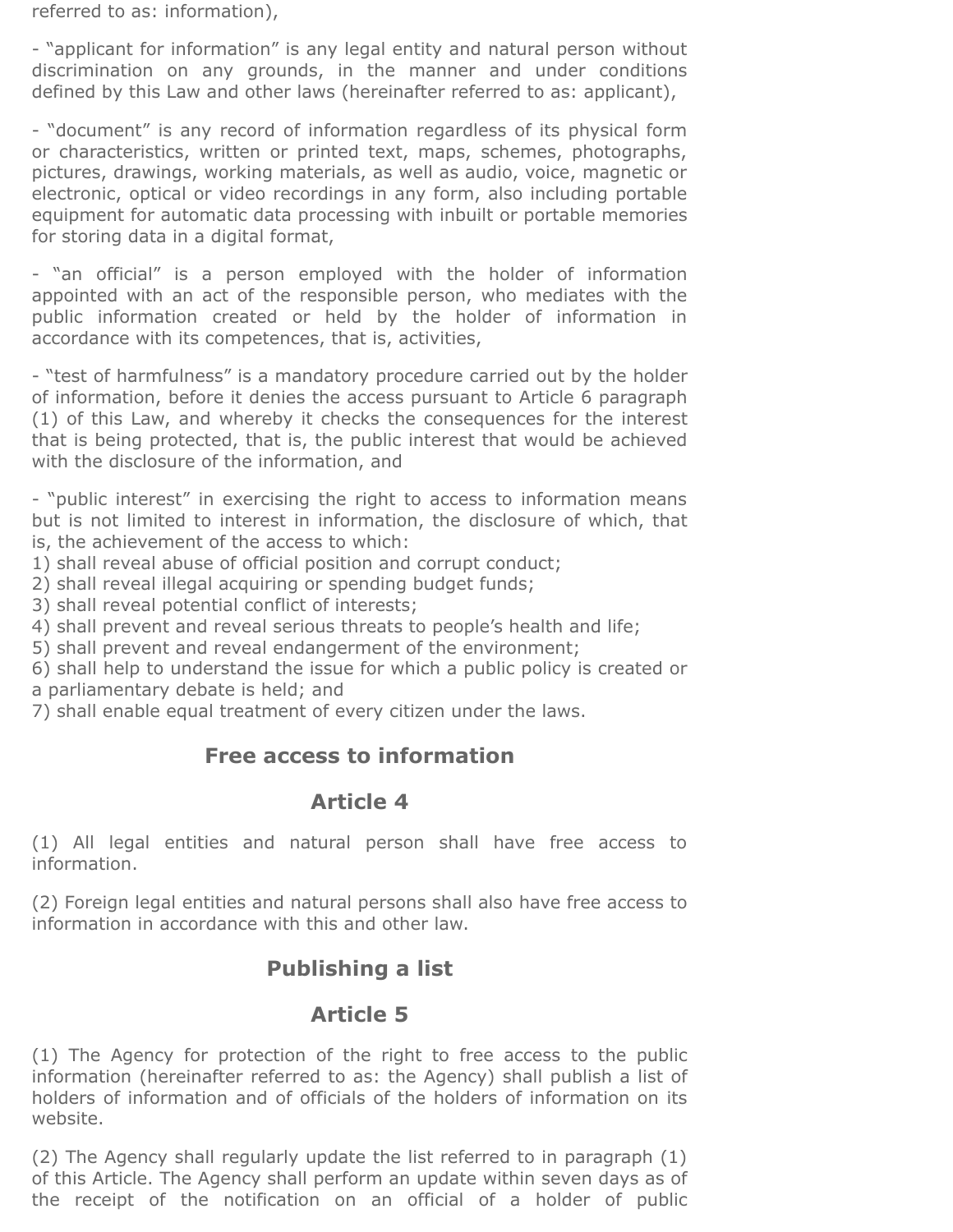information, that is, the acquisition or loss of the status of a holder of public information.

# **Exclusion from free access to information**

## **Article 6**

(1) The holders of information may reject the application for access to:

1) information which, based on the law, represents classified information with an adequate degree of classification;

2) personal data the disclosure of which would mean violation of personal data protection;

3) information the disclosure of which would mean violation of the confidentiality of the tax procedure;

4) information acquired or compiled for the purposes of an investigation, a criminal or misdemeanor procedure, for conducting an administrative or civil procedure, and the disclosure of which would have harmful consequences for the course of the procedure;

5) information that endangers the rights arising from industrial or intellectual property (patent, model, sample, trademark and service mark, designation of origin of the product).

(2) The information stipulated in paragraph (1) of this Article shall become available when the reasons for their unavailability cease to exist.

(3) By way of derogation from paragraph (1) of this Article, the holders of information shall approve access to the information after the compulsorily conducted test of harmfulness which shall establish that, with the disclosure of such information, the consequences for the interest that is being protected are minor as compared to the public interest, defined by law, which would be achieved with the disclosure of such information.

(4) If the document or part of it contains the information referred to in paragraph (1) of this Article, which can be separated from the document without jeopardizing its safety, the holder of information shall separate such information from the document and it shall notify the applicant about the contents of the remaining part of the document.

# **Access to information on treasury operations**

# **Article 7**

(1) The holder of information, which holds the data pertaining to the payments made through the state administration body competent for treasury operations, shall be obliged to inform the public about the data via its website.

(2) The form and the content of the data referred to in paragraph (1) of this Article that are being disclosed, as well as the manner of their disclosure, shall be prescribed by the minister of finance and they shall in particular refer to: the name and account of the ordering party (budget user), the expenditure account and name, the program and name, the name and unique tax number of the recipient (only for legal entities) and the name of the recipient (only name and surname for natural persons).

(3) The disclosed personal data pertaining to the information referred to in paragraph (2) of this Article shall be available for two years as of the day of the disclosure.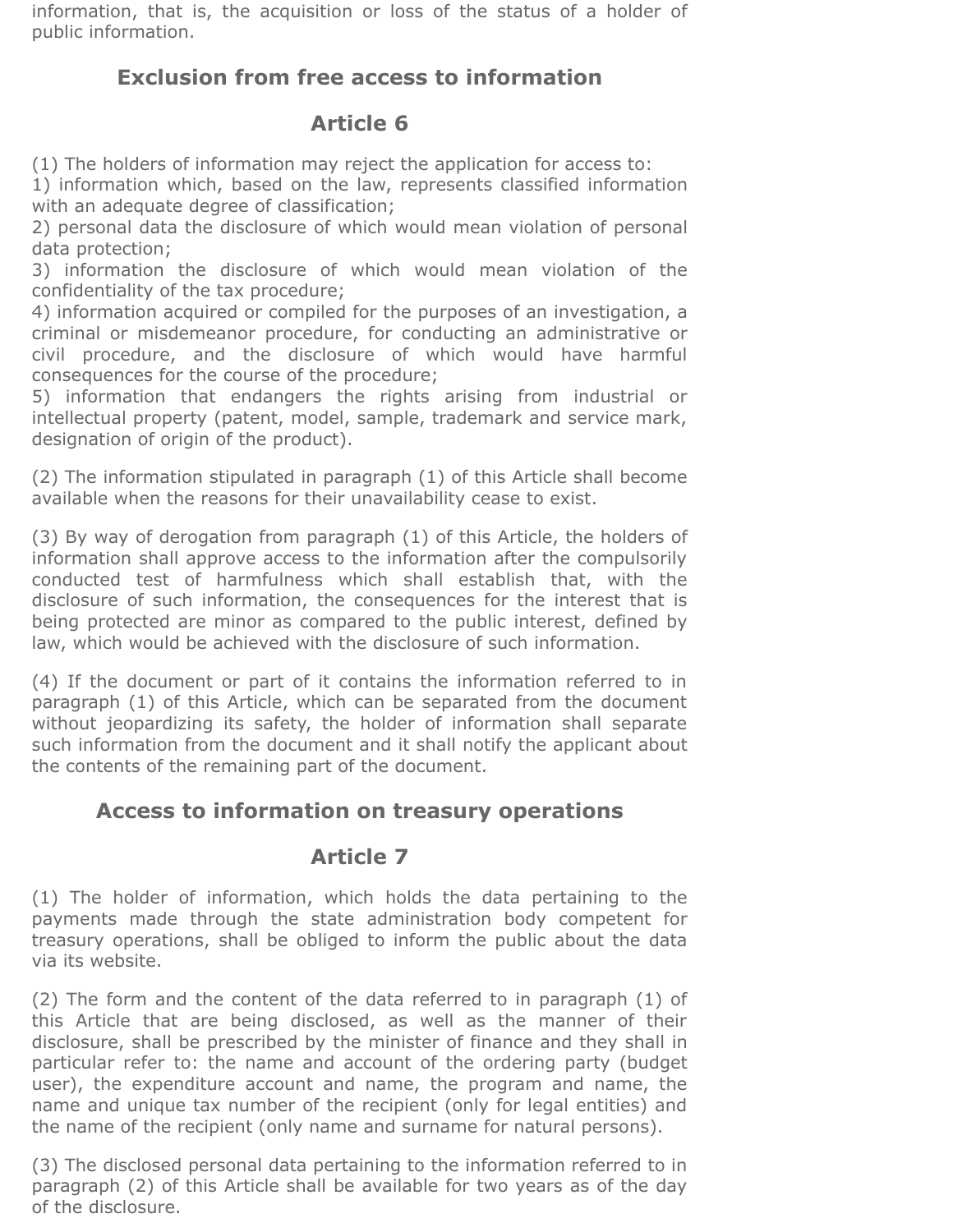(4) The competent body in charge of the Treasury as an organizational unit shall be obliged to inform the public via its website by publishing:

- a list of budget users and individual users and

- periodic reports on the collection of revenues and other inflows and realization of expenditures and other outflows from the Budget of the Republic of Macedonia and the budgets of the municipalities.

# II. AN OFFICIAL FOR MEDIATION WITH INFORMATION

## **An official**

#### **Article 8**

(1) Every holder of information for mediation shall appoint one or several officials when exercising the right to free access to information.

(2) The holders of information shall be obliged to inform the public about the official for mediation with information.

(3) The official for mediation with information shall contact and provide the required information and help the applicant for information in terms of which it shall keep separate records of the received applications for information, the storing and the provision of information.

(4) Several holders of information may jointly appoint one or several officials for mediation when exercising the right to free access to information.

# III. OBLIGATIONS OF THE HOLDERS OF INFORMATION

# **List of information**

## **Article 9**

The holders of information shall be obliged to regularly keep and update the list of information they have at their disposal and publish it in a manner accessible to the public (website, bulletin board and other)

# **Mediation of information**

## **Article 10**

(1) The holder of information shall be obliged to inform the public via its website by publishing:

- data arising from the competences it performs, stipulated by law,

- basic data for contact with the holder of information as follows: name, address, telephone number, fax number, e-mail and website,

- data on the public official or the responsible person at the holder of information (CV, contact information, etc.),

- basic data for contact with the official for mediation with information as follows: name and surname, e-mail and telephone number,

- basic data for contact with the person authorized for protected internal reporting as follows: name and surname, e-mail and telephone number,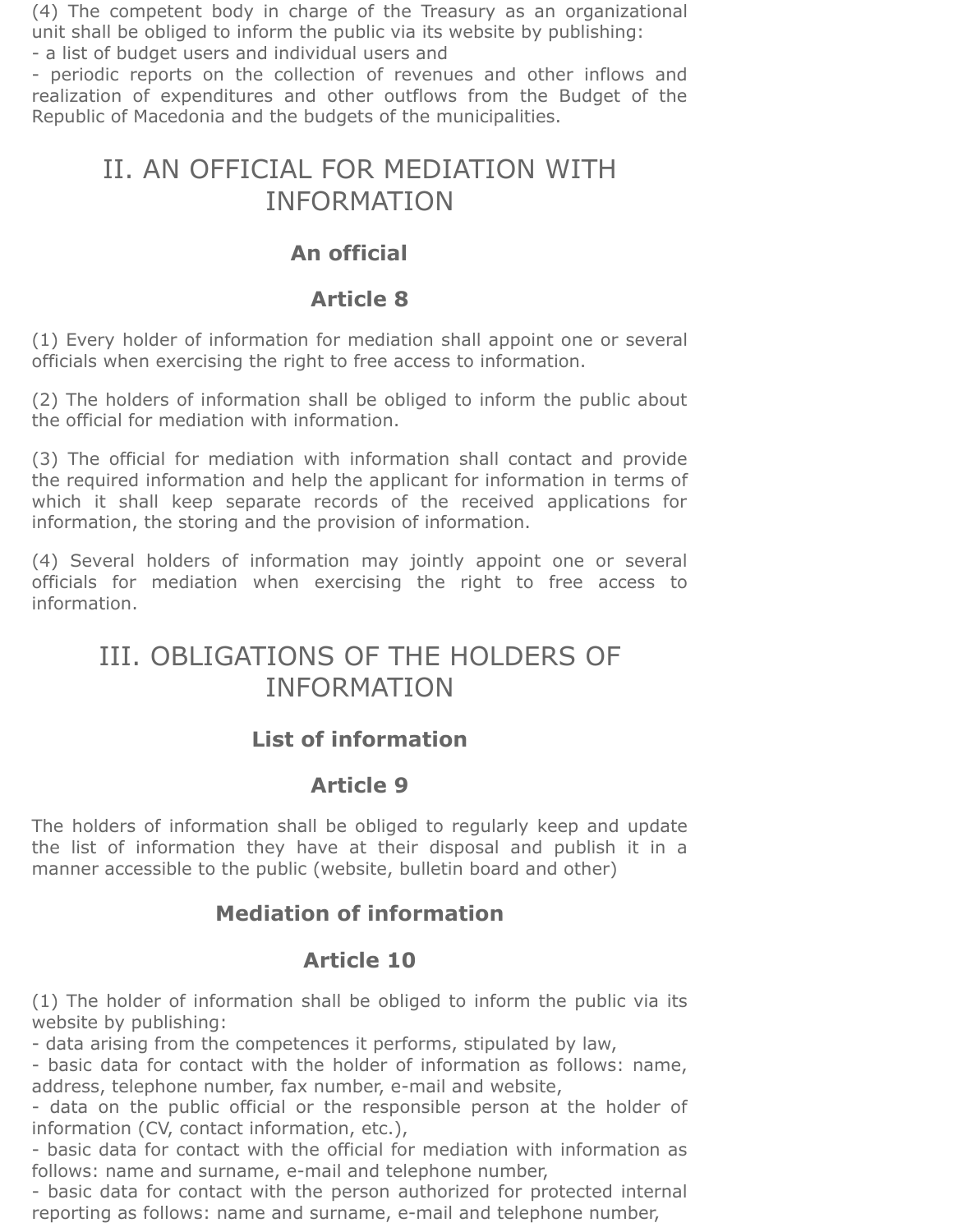- list of persons employed at the holder of information including position, business e-mail and business telephone number,

- the laws pertaining to the competence of the holder of information, related to the register of regulations published in the official gazette,

- regulations adopted by the holder of information in accordance with its competence in the form of a by-law: rulebooks (rulebook on internal organization, rulebook on job systematization, rulebook on protected internal reporting and other), decrees, orders, instructions, plans, programs, decisions and other types of acts for the enforcement of laws and other regulations, when authorized for that purpose by the law,

- organizational chart of the internal organization,

- strategic plans and work strategies of the holders of information,

- annual plans and programs for operation,

- annual budget and annual accounts,

annual financial plans by quarters and programs for budget implementation,

- audit report,

- types of services provided by the holders of information (information on the physical availability for the provision of services and information for eservices, data on the legal grounds, the name of the services, the documents and data required for the provision of each service, mechanisms of legal protection and other relevant data),

- pricelists of fees for issuing real acts,

- the manner of submission of an application for access to information (manner of submission of an oral and written application for access to information, as well an electronic application),

- the entire documentation pertaining to public procurements, concessions and public-private partnership agreements,

- draft programs, programs, standpoints, opinions, studies and other similar documents pertaining to the acts under the competence of the holder of information, press releases on downloads from their websites in accordance with the legal competences, newsletters, official gazettes if they constitute an obligation under the law, and other,

- reports on the operation submitted to the bodies competent for control and supervision,

- statistical data on the operation, as well as other information, acts and measures that affect the life and work of the citizens, arising from the competence and the operation of the holder of information, and

- other information arising from the competence and the operation of the holder of information.

(2) Every holder of information shall be obliged to provide free access to the information referred to in paragraph (1) of this Article.

## **Article 11**

The responsible persons at the holders of information, for the purpose of providing free access to information, shall be obliged to provide the applicants with premises for insight into the required information, while the officials for mediation with information shall be obliged to assist them in the information search in accordance with this and other law.

# IV. PROCEDURE FOR EXERCISING THE RIGHT TO FREE ACCESS TO INFORMATION

## **Oral or written request**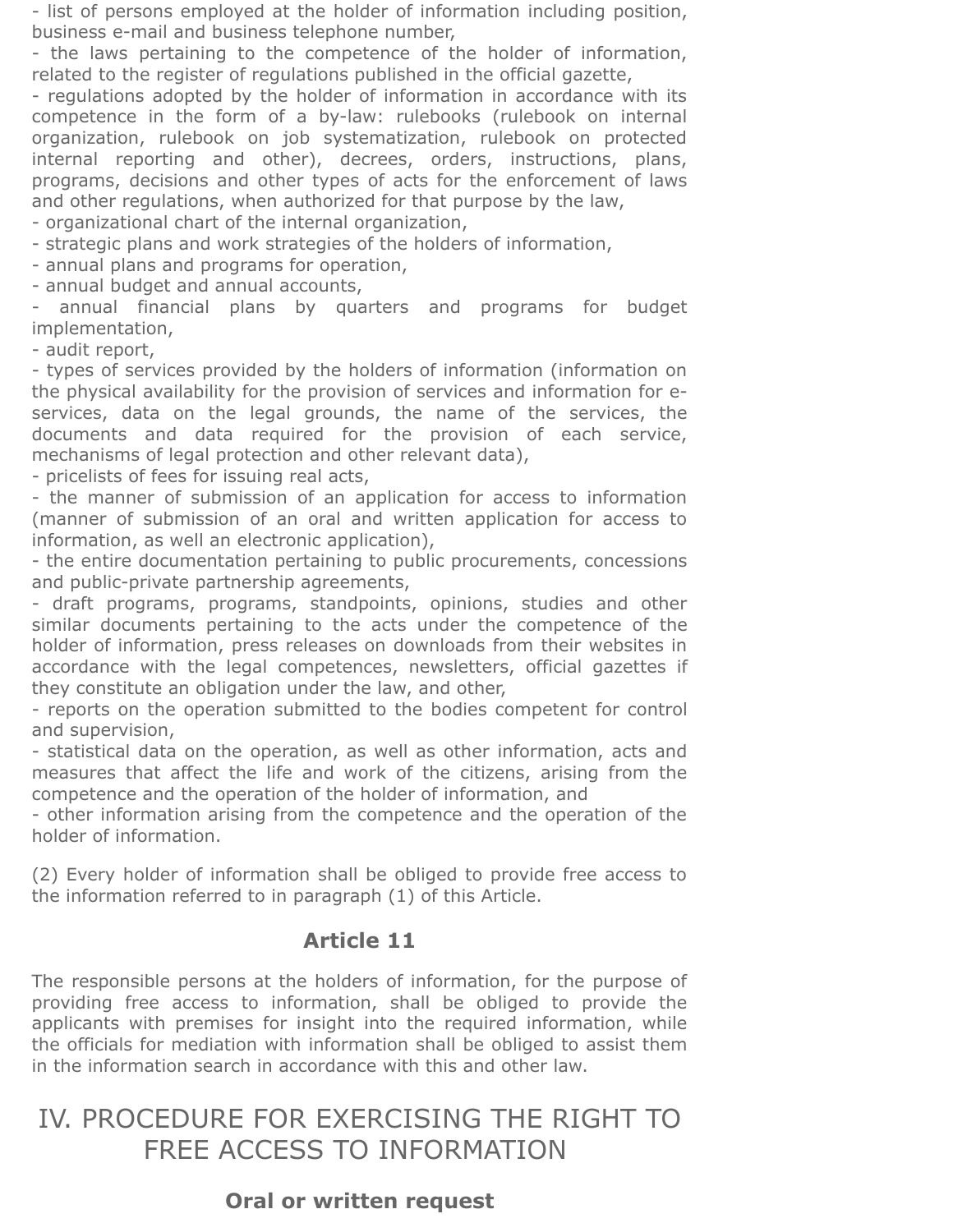(1) The applicant may apply for access to information in an oral, written or electronic manner.

(2) The applicant shall be obliged to state in the application the manner of further communication with the holder of information, whether in oral, written or electronic format.

(3) Each applicant, based on the application, shall have the right to access the information held by the holder of information by means of insight, transcript, photocopy or electronic record.

#### **Oral request**

## **Article 13**

(1) If the applicant requests access to information by means of an oral request, the holder of information shall be obliged to provide the applicant with access to the information in such a way that the applicant shall have sufficient time to become familiar with its contents, regarding which the information holder shall compile minutes, unless it concerns the information referred to in Article 6 paragraph (1) of this Law.

(2) If the holder of information responds positively to the request referred to in paragraph (1) of this Article, it shall, immediately and no later than five days as of the day of submission of the application, enable familiarization with the content of the required information by means of insight or by providing a transcript, photocopy or electronic record of the required information.

(3) If the holder of information responds negatively to the request or is unable to immediately respond to the request, as well as if the applicant files an oral or written complaint about the manner of familiarization with the information, the official for mediation with information shall be obliged to prepare a decision pertaining to the request wherein hе/shе shall enter data on the applicant, the date of receipt of the request and notify the applicant about the special request, that is, the required information.

(4) The applicant for information shall be entitled to file an appeal to the Agency against the decision referred to in paragraph (3) of this Article within 15 days as of the receipt of the decision.

(5) In the cases referred to in paragraph (3) of this Article, the procedure upon the oral request shall continue in the same manner as upon the written request pursuant to this Law.

## **Written request**

## **Article 14**

(1) The holder of information shall decide upon the written request for access to information in a procedure defined by this Law.

(2) As regards any issues arising from the procedure referred to in paragraph (1) of this Article that are not regulated with this Law, the provisions of the Law on General Administrative Procedure shall apply.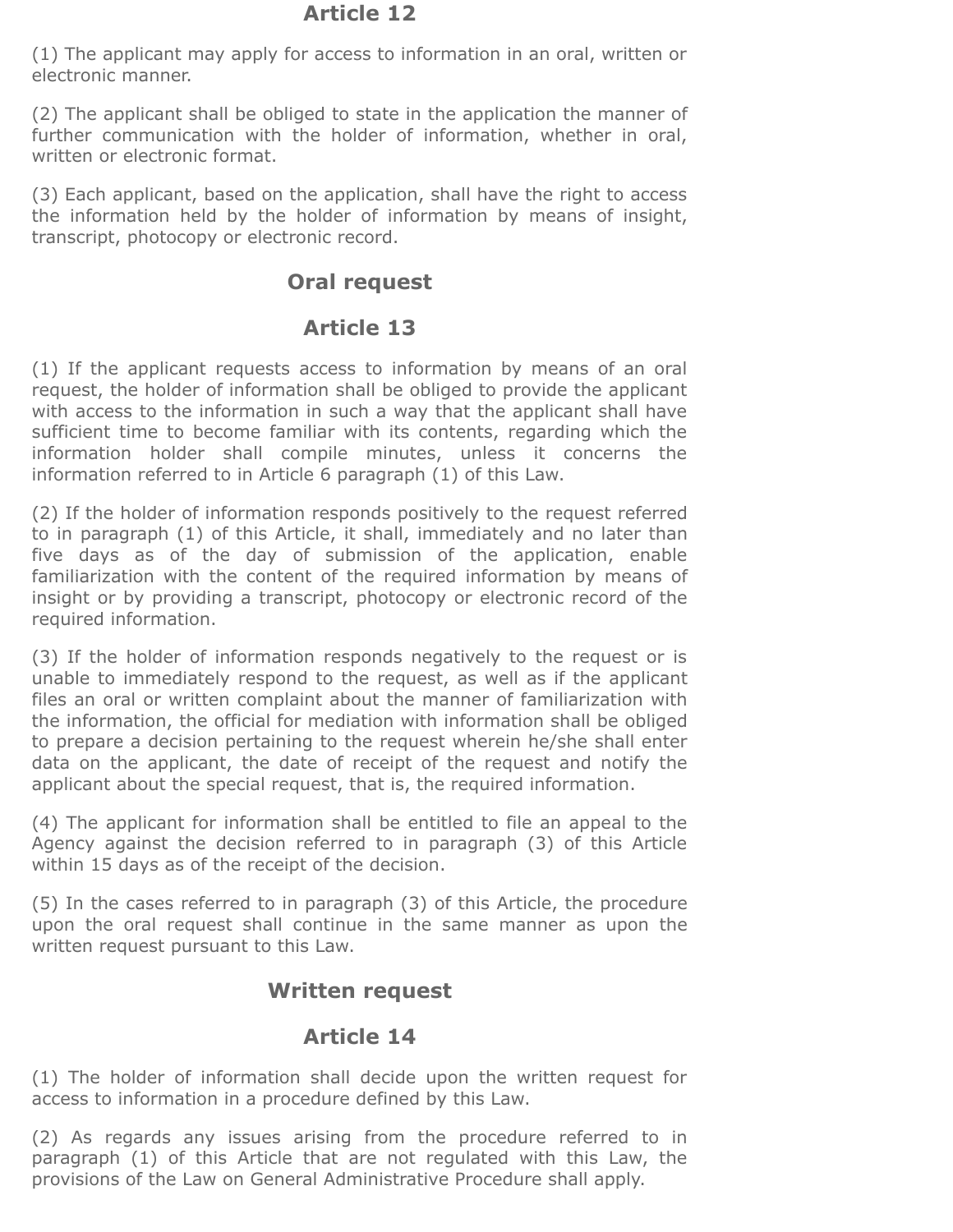#### **Submission of the request**

## **Article 15**

(1) The request for access to information shall be submitted by the applicant to the holder of information.

(2) The request referred to in paragraph (1) of this Article submitted in an electronic format shall be considered a written request pursuant to Article 14 of this Law.

# **Content of the request**

## **Article 16**

(1) The form of the template of the request for access to information shall be prescribed by the director of the Agency, and the holder of information shall be obliged to provide the template to the applicant.

(2) The request shall be submitted on the template referred to in paragraph (1) of this Article or in other form and manner pursuant to Article 12 paragraph (1) of this Law.

(3) The request shall comprise the title of the holder of information, the personal name and surname of the applicant for information, data on the possible representative or attorney-in-fact, the firm or the legal entity.

(4) In the request, the applicant shall be obliged to state the information he/she wishes to become familiar with and the manner of familiarization with the content of the required information (insight, transcript, photocopy, electronic record).

(5) The applicant shall not be obliged to explain the request; however, he/she should indicate that it is a request for access to information.

(6) If the subject of the request indicates that it is a request for access to information pursuant to this Law, the holder of information should obligatorily consider the request pursuant to this Law.

# **Supplementation of the request**

# **Article 17**

(1) If the request is incomplete and therefore the holder of information cannot act upon it, it shall instruct the applicant to supplement the request and indicate the consequences that would be given rise should the applicant fail to do so. The applicant shall be obliged to supplement the request within three days as of the day of the notification of the need for supplementation of the request, that is, within three days as of the day of receipt of the notification on the need for supplementation of the request.

(2) The official appointed for mediation with information shall be obliged to provide adequate assistance to the applicant with the supplementation of the request.

(3) If the applicant fails to act pursuant to paragraph (1) of this Article, the holder of the information shall reject the request by means of a decision.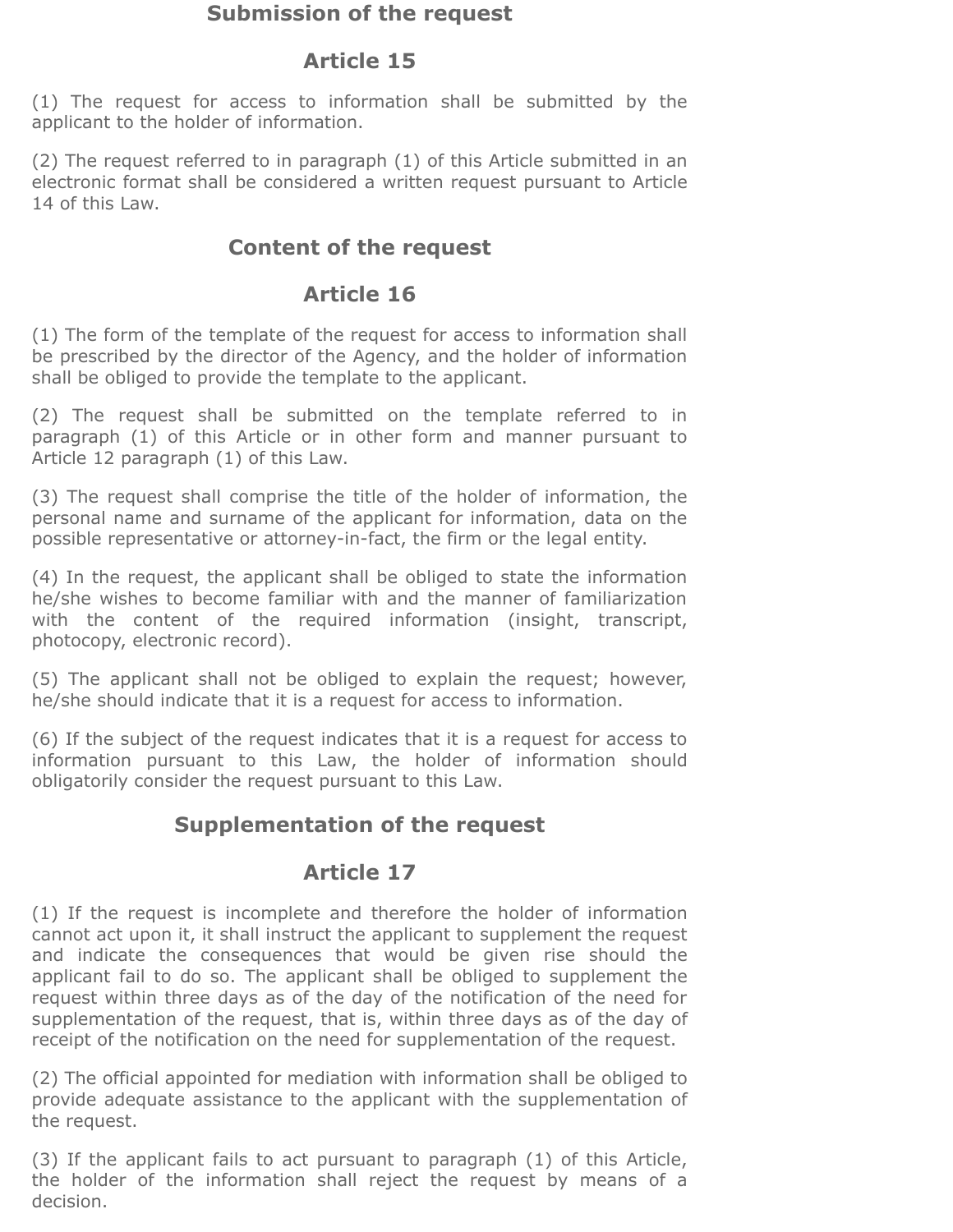(4) The applicant shall be entitled to file an appeal to the Agency against the decision referred to in paragraph (3) of this Article within 15 days as of the receipt of the decision.

(5) If the request does not meet the conditions of Article 16 of this Law even after the supplementation and therefore the holder of information is not able to consider the request, the holder of information shall adopt a decision on rejection of the request.

(6) The decision on rejection of the request referred to in paragraph (5) of this Article may be subject to an appeal to the Agency within 15 days as of the receipt of the decision.

#### **Forwarding the request**

#### **Article 18**

(1) If the holder of information that received the application is not in immediate possession of the required information, it shall be obliged, immediately and no later than three days as of the day of receipt of the request, to forward the request to the holder of information which according to the content of the request is the holder of the information and notify the applicant thereof.

(2) The deadline for obtaining the information shall start to expire as of the day of the receipt of the request by the holder of the information to whom the request referred to in paragraph (1) of this Article has been forwarded.

#### **Article 19**

The procedure upon the request for access to information shall be conducted at the holder of information by the official referred to in Article 8 of this Law.

#### **Acting upon the request**

#### **Article 20**

(1) If the holder of information responds positively to the request or if it rejects the request partially or entirely, it shall adopt a decision to that end.

(2) The decision referred to in paragraph (1) of this Article, whereby the request is partially or entirely rejected, shall obligatorily contain an explanation as to the reasons for the rejection of the request and the results of the conducted test of harmfulness.

(3) If the holder of the information, within the deadline stipulated in Article 21, fails to provide the applicant with access to the information and if it fails to submit and deliver a decision to the applicant, it shall be deemed that the request is rejected, whereupon the applicant may file an appeal to the Agency within 15 days.

#### **Article 21**

(1) The holder of the information shall be obliged to immediately respond to the applicant's request and no later than 20 days as of the day of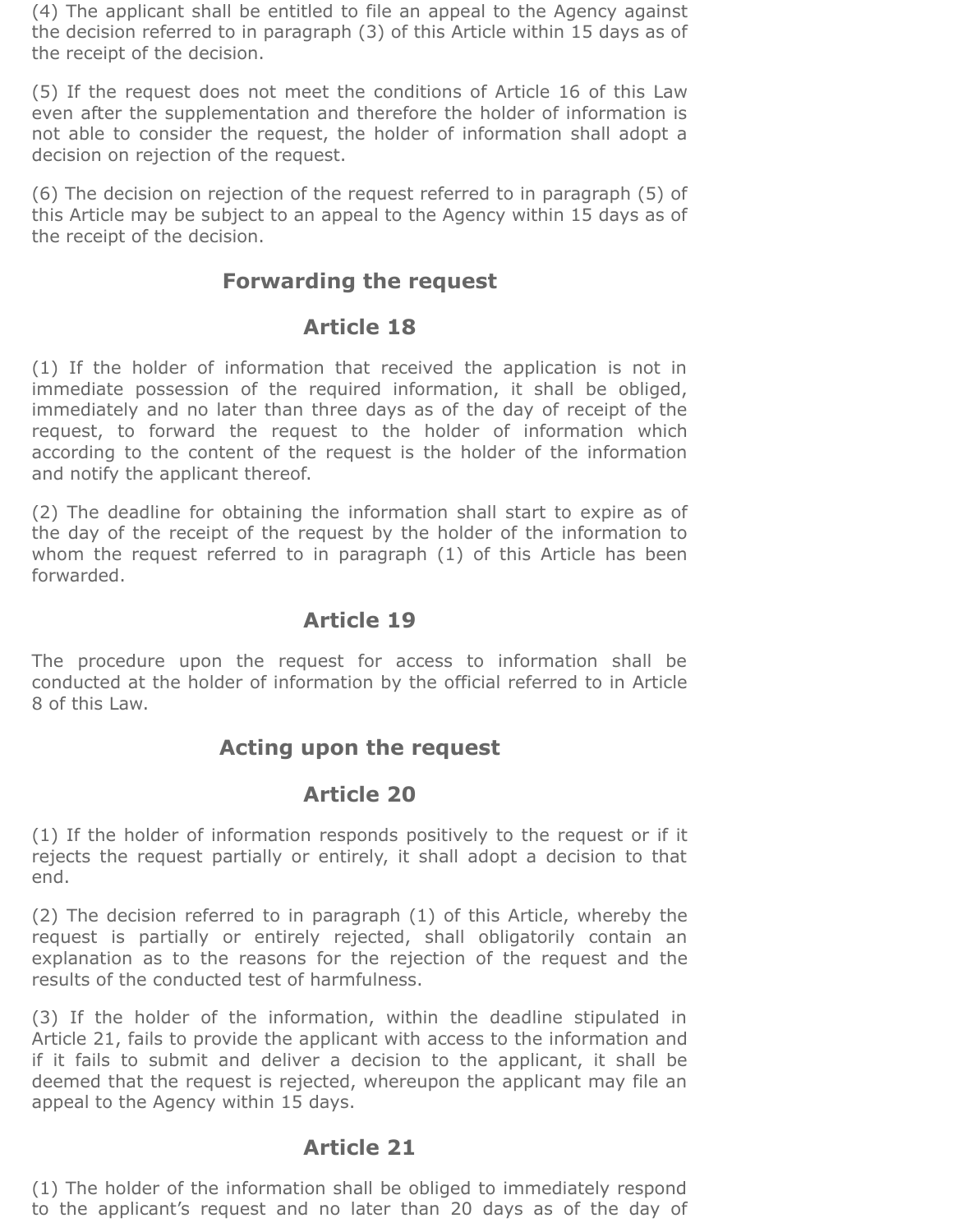receipt of the request.

(2) The holder of the information shall provide the information in the requested form, unless the requested information already exists in the predefined form and it is available to the public and, if it is more convenient for the applicant, the information is to be submitted in a form other than the requested one, in terms of which the holder of the information shall explain the reason for this method of delivery.

## **Extension of the deadline for submission of the requested information**

## **Article 22**

(1) In the event that the holder of the information has to provide partial access to the information pursuant to Article 6 paragraph (4) of this Law or, due to the size of the required information it takes it longer than the deadline stipulated in Article 21 of this Law, the deadline can be extended for up to 30 days as of the day of receipt of the request.

(2) The holder of the information shall be obliged to immediately notify the applicant in an electronic format about the extension of the deadline referred to in paragraph (1) of this Article and no later than seven days as of the day of receipt of the request.

(3) If the holder of the information fails to act within the deadline referred to in paragraph (1) of this Article, the applicant for the information may file an appeal to the Agency.

## **Answered requests**

# **Article 23**

The holder of the information shall be obliged to notify the applicant for information about the request for access to information if it has already responded positively to the same or a similar request of the same person within three months before the day of the receipt of the request.

## **Submission of an answer upon the requested information**

# **Article 24**

(1) If the holder of the information responds positively to the request, it shall immediately enable the applicant to become familiar with the content of the required information by means of insight, transcript, photocopy or electronic record.

(2) If the applicant requests insight into the information, the holder of the information shall be obliged to provide him/her with insight in such a way so that the applicant shall have sufficient time to become familiar with its contents.

(3) If, as a result of the obtained information there is a request for additional information related to the documents held by the holder of the information, the applicant shall submit a new request pursuant to Articles 15 and 16 of this Law together with the answer he/she already received.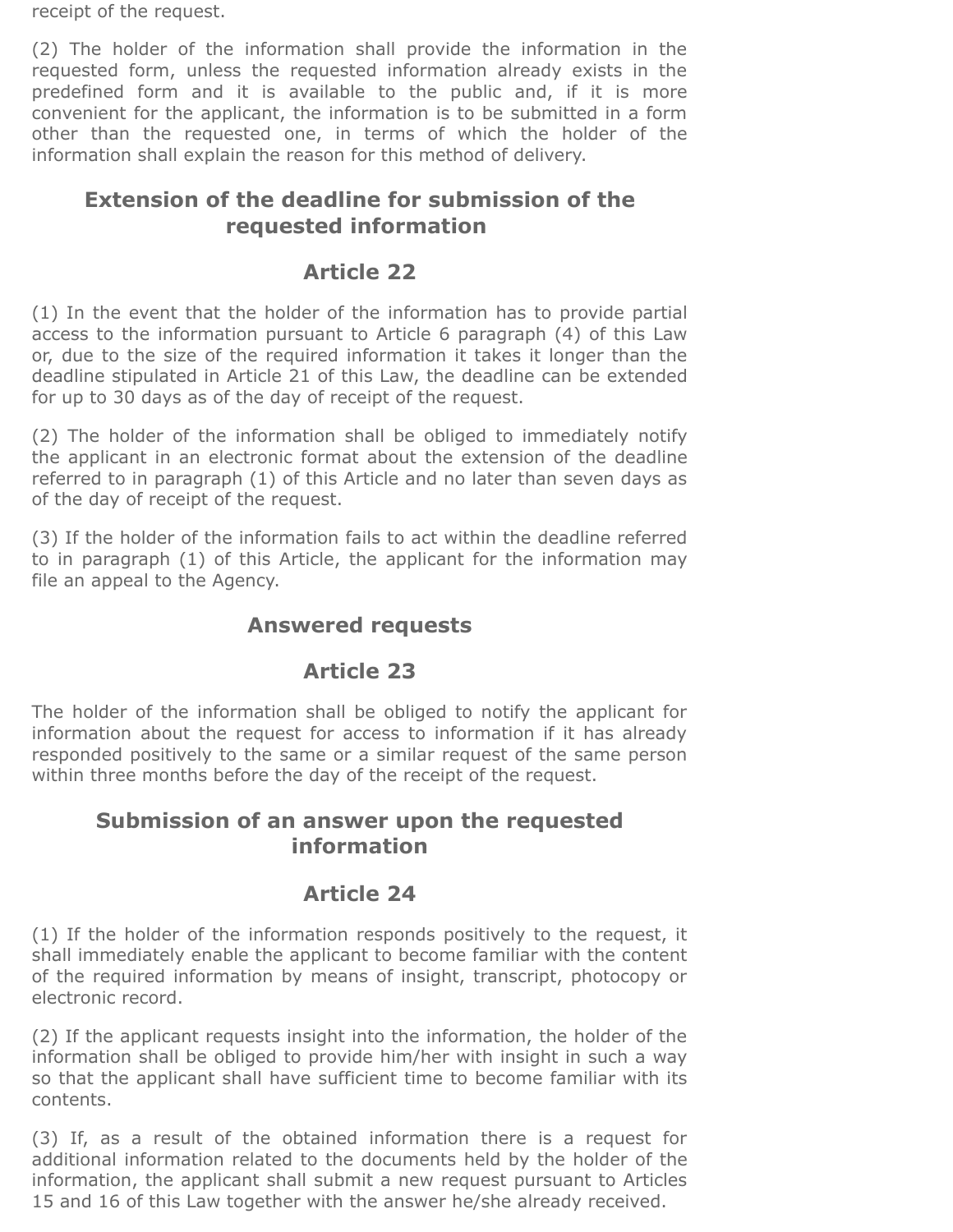(4) If the applicant thinks that the information he/she become familiar with is not the information indicated in the request, he/she may ask the holder of information to allow him/her to become familiar with the information indicated in the request within no later than ten days after the receipt of the repeated request by the holder of the information.

(5) If the holder of the information does not respond to the repeated request of the applicant for information, after the expiry of the deadline stipulated in paragraph (4) of this Article, the applicant for information may file an appeal to the Agency within 15 days.

#### **Rejection**

#### **Article 25**

The holder of the information may entirely or partially reject the request by means of a decision, if it establishes that the required information is the information referred to in Article 6 paragraph (1) of this Law, having regard to the result of the conducted test of harmfulness.

## **Right to legal protection**

#### **Article 26**

The applicant who submitted a request for access to information pursuant to Article 12 paragraph (1) of this Law shall have the right to legal protection in accordance with this Law.

#### **Appeal procedure**

#### **Article 27**

(1) The applicant shall be entitled to an appeal to the Agency against the decision whereby the holder of the information rejected or denied the request, within 15 days as of the day of receipt of the decision.

(2) The Agency shall decide upon the appeal of the applicant within 15 days as of the day of the receipt of the appeal.

(3) If the Agency fails to adopt a decision upon the applicant's appeal against the first-instance decision within the deadline referred to in paragraph (2) of this Article, and it also fails to adopt a decision within seven days after the repeated request, the applicant may initiate an administrative dispute.

(4) The holder of the information shall be obliged to implement the Agency's decision within 15 days as of the day of its receipt and notify the Agency thereof.

# V. COSTS FOR MEDIATION OF INFORMATION

#### **Article 28**

(1) The insight into the required information is free of charge.

(2) The applicant for information shall pay a fee in the amount of the material costs for the received transcript, photocopy or electronic record of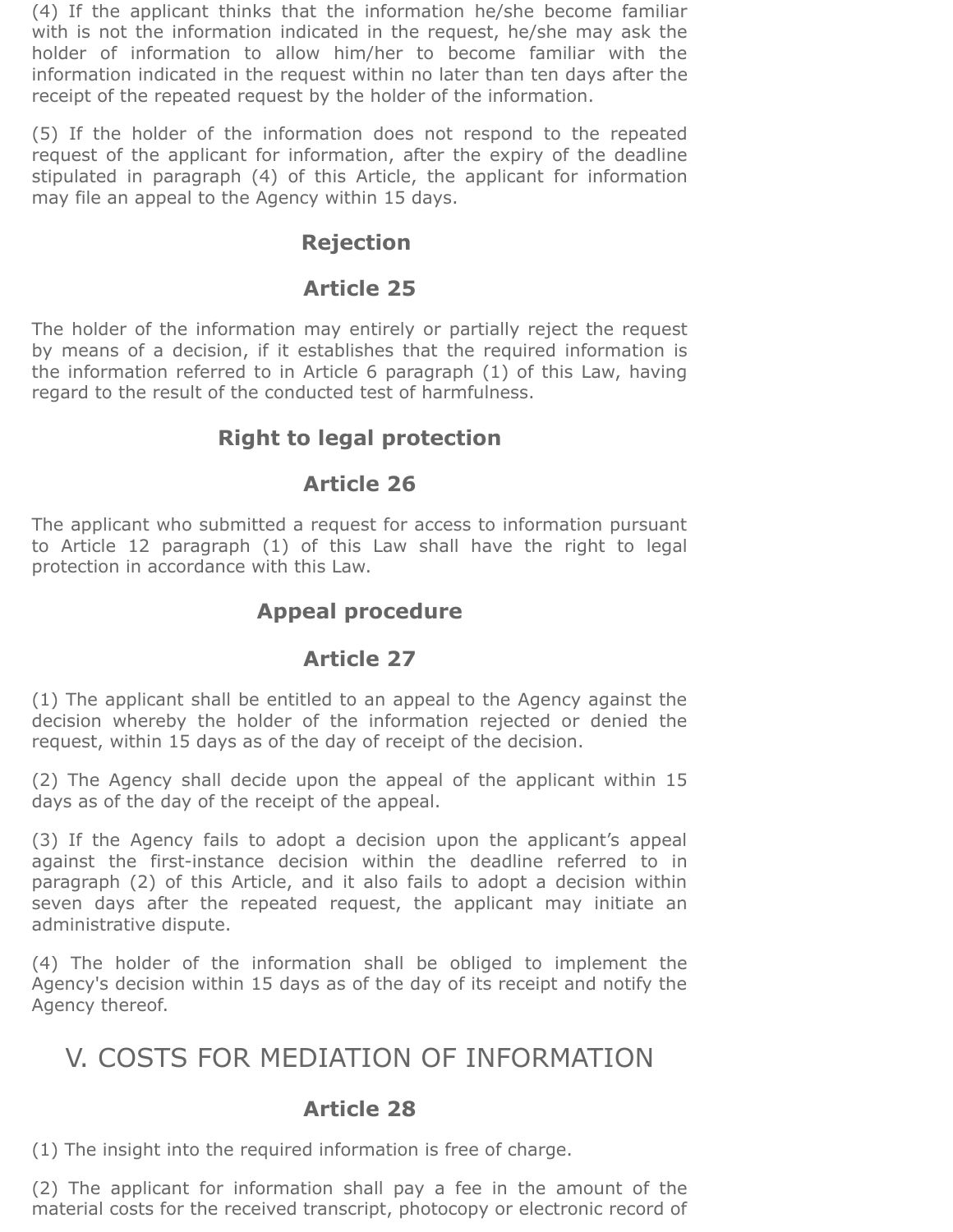the information.

(3) The Government of the Republic of Macedonia, upon a proposal of the Ministry of Finance, shall define the amount of the fee for the material costs for the provided information by the holders of information.

(4) The holder of information shall adequately publish the amount of the fee referred to in paragraph (3) of this Article (in the official newsletter of the holder of information, on the website, bulletin board and other), and it shall provide it for insight to every applicant before the submission of the request.

(5) If the request refers to a greater scope of information, the holder of the information may ask the applicant to pay the fee for covering the costs for obtaining the information in advance.

# VI. AGENCY FOR PROTECTION OF THE RIGHT TO FREE ACCESS TO PUBLIC INFORMATION

# **Status of the Agency**

## **Article 29**

(1) The Agency for Protection of the Right to Free Access to Public Information is an independent state body that works and adopts decisions in accordance with the competences stipulated in this law. (with rights, obligations and responsibilities stipulated in this law).  $|1|$  $|1|$  $|1|$ 

(2) The funds for the operation of the Agency shall be provided from the Budget of the Republic of Macedonia. The seat of the Agency shall be in Skopje.

(3) The Agency shall be accountable for its work in the previous year to the Assembly of the Republic of Macedonia to which it shall submit an annual report for adoption no later than 31st March in the current year.

(4) The Agency shall have the capacity of a legal entity.

# **Competence of the Agency**

## **Article 30**

The Agency shall perform the following:

- conduct administrative procedures and decide on appeals against the decisions whereby the holder of the information rejected or denied the applicants' requests for access to information,

- ensure the implementation of the provisions of this Law,

- prepare and publish a list of holders of information,

- provide opinions on draft laws that regulate the free access to information,

- develop policies and provide guidelines on exercising the right to free access to information,

- conduct misdemeanor procedures through the Misdemeanor Commission that decides upon misdemeanors in accordance with the law,

- undertake activities for educating the holders of information on the right to free access to information that they hold,

- cooperate with the holders of information in the exercise of the right to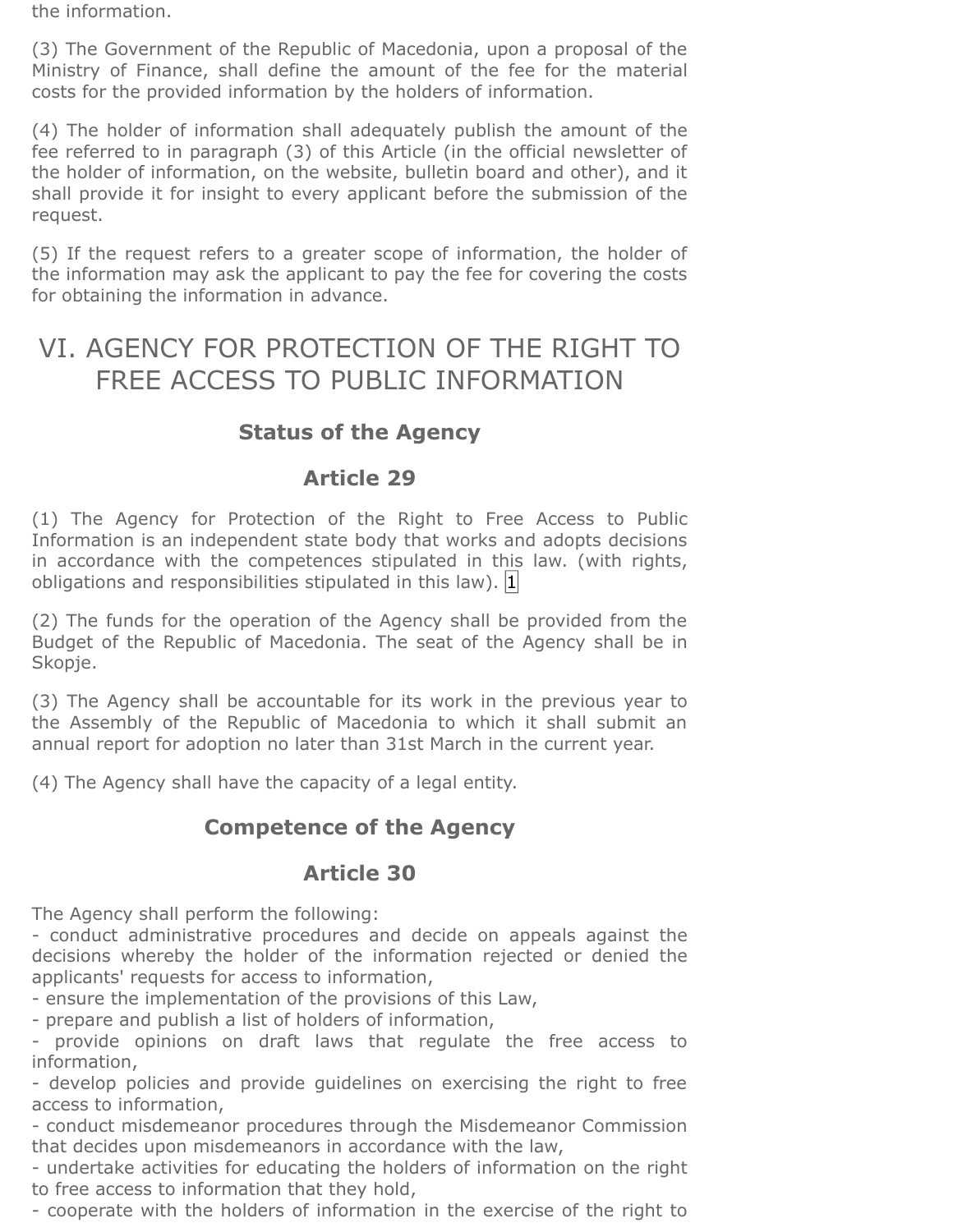access to information,

- prepare an annual report on its operation and submit it to the Assembly of the Republic of Macedonia,

- perform activities of international cooperation concerning the fulfillment of international obligations of the Republic of Macedonia, participate in the implementation of projects of international organizations and cooperate with the bodies of other countries and institutions in the sphere of free access to public information,

- promote the right to free access to public information, and

- perform other tasks stipulated in this and other law.

## **Management of the Agency**

#### **Article 31**

(1) The Agency shall be managed by a director.

(2) The director of the Agency shall have a deputy.

(3) The director of the Agency and his/her deputy shall be accountable for their work to the Assembly of the Republic of Macedonia.

# **Appointment of the director and his/her deputy**

## **Article 32**

(1) The director of the Agency and his/her deputy shall be appointed and released by the Assembly of the Republic of Macedonia upon a proposal of the Commission on Election and Appointment Issues for a period of six years, with the right to one re-election.

(2) The director of the Agency and his/her deputy shall be appointed on the basis of a public announcement that shall be published in three daily newspapers issued on the entire territory of the Republic of Macedonia, of which one is issued in the language spoken by at least 20% of the citizens who speak an official language other than the Macedonian language. The Commission on Election and Appointment Issues of the Assembly of the Republic of Macedonia shall prepare a draft list of candidates for a director of the Agency and his/her deputy and it shall submit it to the Assembly of the Republic of Macedonia.

(3) A person who meets the following conditions shall be appointed as a director of the Agency and his/her deputy:

1) is a citizen of the Republic of Macedonia;

2) has completed university education with at least 300 credits in accordance with ECTS or VII/1 level of education in the field of law;

3) has at least eight years of working experience in the field of information and legal sciences;

4) has not been an office-holder in a body of a political party in the last ten years;

5) has not been issued a penalty or misdemeanor sanction by means of an enforceable court judgment with ban on exercising a profession, business or office; and

6) possesses one of the following internationally recognized certificates for a fluent knowledge of English not older than five years:

- TOEFL IBT – at least 74 points,

- IELTS – at least 6 points,

- ILEC (Cambridge English: Legal) – at least B2 level,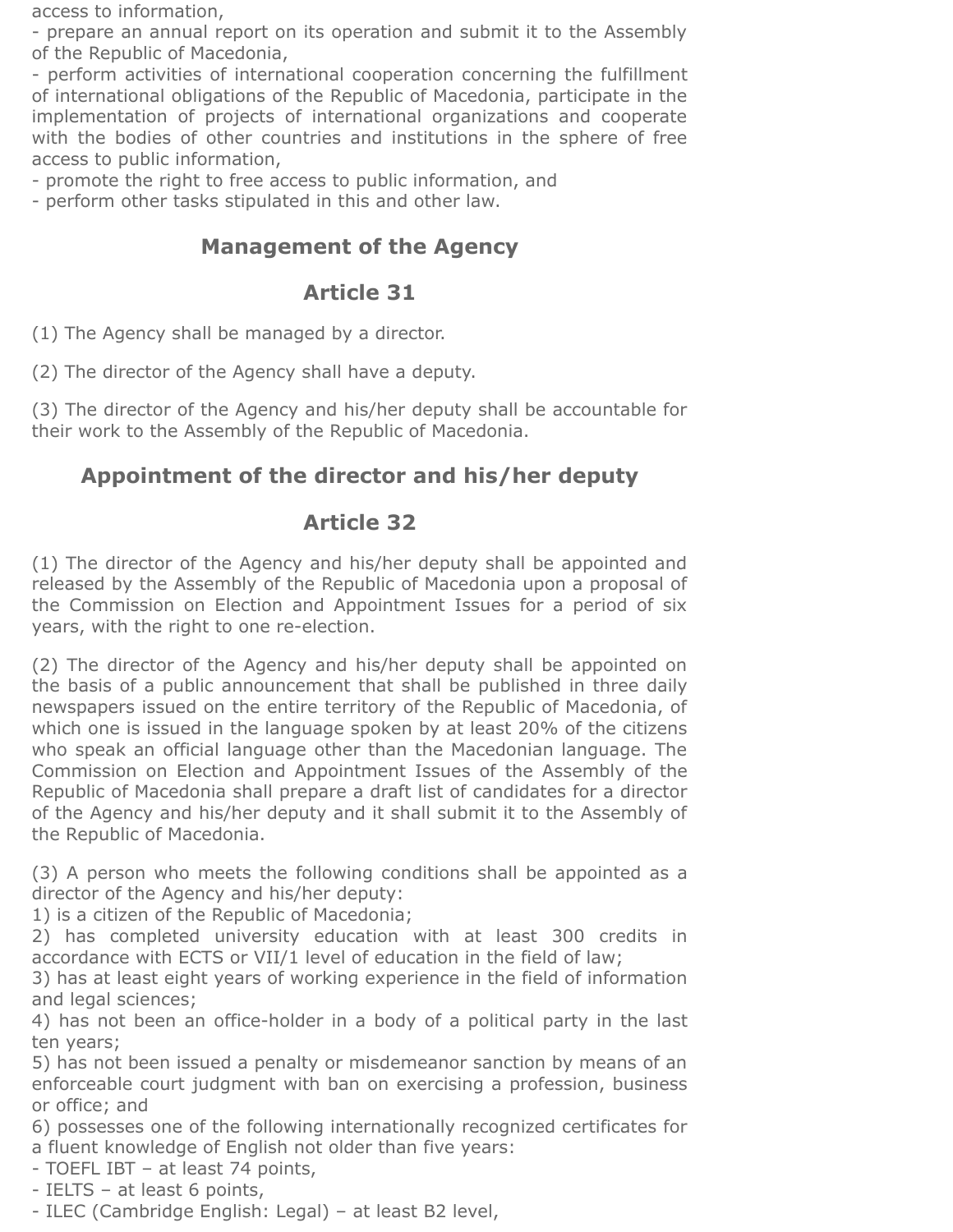- FCE (Cambridge English: First) passed,
- BULATS at least 60 points,
- АPTIS at least B2 level.

## **Termination of office and release of the director and his/her deputy**

## **Article 33**

(1) The office of the director of the Agency, that is, his/her deputy, shall be terminated before the expiry of the mandate for which they were appointed:

- if he/she permanently lost his/her ability to perform the office, which shall be established by the Assembly of the Republic of Macedonia,

- if he/she resigns,

- on a personal request,

- due to the fulfillment of the conditions for old-age pension defined by law, with the right to an extension in accordance with the labor regulations,

- due to death,

- if he/she is issued a ban on exercising a ban on exercising a profession, business or office by means of an enforceable decision, or  $|2|$ 

- if he/she is sentenced to prison for more than six months by means of an enforceable court decision.

(2) In the cases referred to in paragraph (1) of this Article, the Assembly of the Republic of Macedonia shall establish the termination of the office.

(3) The Assembly of the Republic of Macedonia shall release the director of the Agency, that is, his/her deputy upon a proposal of the Commission on Election and Appointment Issues of the Assembly of the Republic of Macedonia, if one of the following conditions has been met:

- if it is established that he/she does not meet one of the conditions defined in Article 32 paragraph (3) of this Law,

- if he/she refuses to submit a statement on the property and interests pursuant to the law or if the data provided in the statement are mostly false;

- if he/she evidently violates the rules on conflict of interests, that is, an exemption in situations when the director, that is, his/her deputy was aware or should have been aware of the existence of any of the grounds for conflict of interests, that is, an exemption stipulated in the law; or

- if, without any justified reasons, he/she does not abide by the deadline for undertaking certain activities in accordance with this Law.

(4) In the event of a termination of office or release of the director of the Agency, the deputy director shall perform the function of director of the Agency with all the authorizations held by the director, until a new director of the Agency is elected.

(5) In the event of release, that is, termination of office of the director of the Agency, that is, the deputy director, before the expiry of the mandate, the Assembly of the Republic of Macedonia shall initiate a procedure for the election of a new director of the Agency, that is, a deputy director, within no later than ten days.

# **Competences of the director of the Agency**

## **Article 34**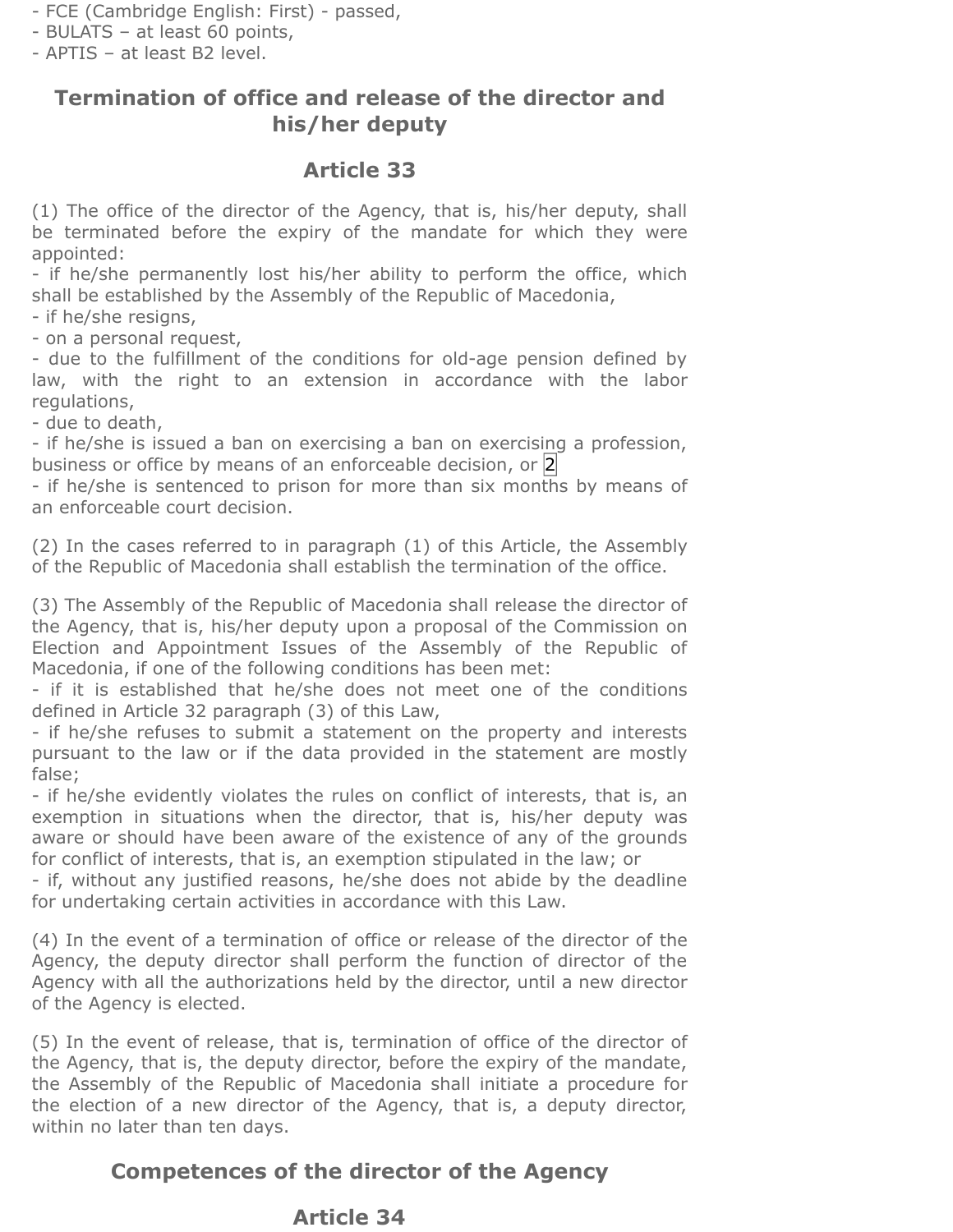(1) The director of the Agency shall:

- coordinate and organize the work and manage the operation of the Agency,

- represent the Agency,

- undertake legal actions on behalf and for the account of the Agency,

- account for the lawfulness of the operation of the Agency,

- decide on the rights and obligations of the employees in the Agency,

- adopt Guidelines on the Manner of Implementation of this Law,

- adopt the acts on internal organization and job systematization of the Agency,

- adopt an annual plan on employment,

- adopt financial plans, strategic plans and an annual program for the operation of the Agency and organize their implementation,

- give proposals for the necessary funds for the operation of the Agency in the course of the preparation of the Budget of the Republic of Macedonia, - adopt acts that regulate the manner of operation and organization of the Agency,

- adopt other acts within his/her competence,

- ensure the transparency of the operation of the Agency, and

- undertake other measures within the competence of the Agency, in accordance with the law.

(2) The deputy director shall substitute the director of the Agency with all of his/her authorizations and responsibilities in terms of the management in the event of his/her absence or when due to illness or other reasons, he/she is not able to perform his/her function.

(3) The deputy in cooperation with the director of the Agency shall perform work within the competence of the director entrusted to him/her by the director.

# **Employees in the Agency**

## **Article 35**

(1) The employees in the Agency, except the assisting-technical staff, shall have the status of administrative servants.

(2) A secretary general shall also be appointed in the Agency, who shall be appointed and released by the director of the Agency, in accordance with the Law on Administrative Servants.

# VII. ANNUAL REPORT

## **Article 36**

(1) The official person of the holder of information shall be obliged to prepare an annual report on the implementation of this Law and submit it to the Agency by 31st January in the current year for the previous year and post it on the website of the holder of public information.

(2) The report referred to in paragraph (1) of this Article shall comprise: - data on the officials appointed for mediation with information at the holders of information,

- number of received requests,

- number of positively answered requests,

- number of rejected and denied requests by indicating the reasons for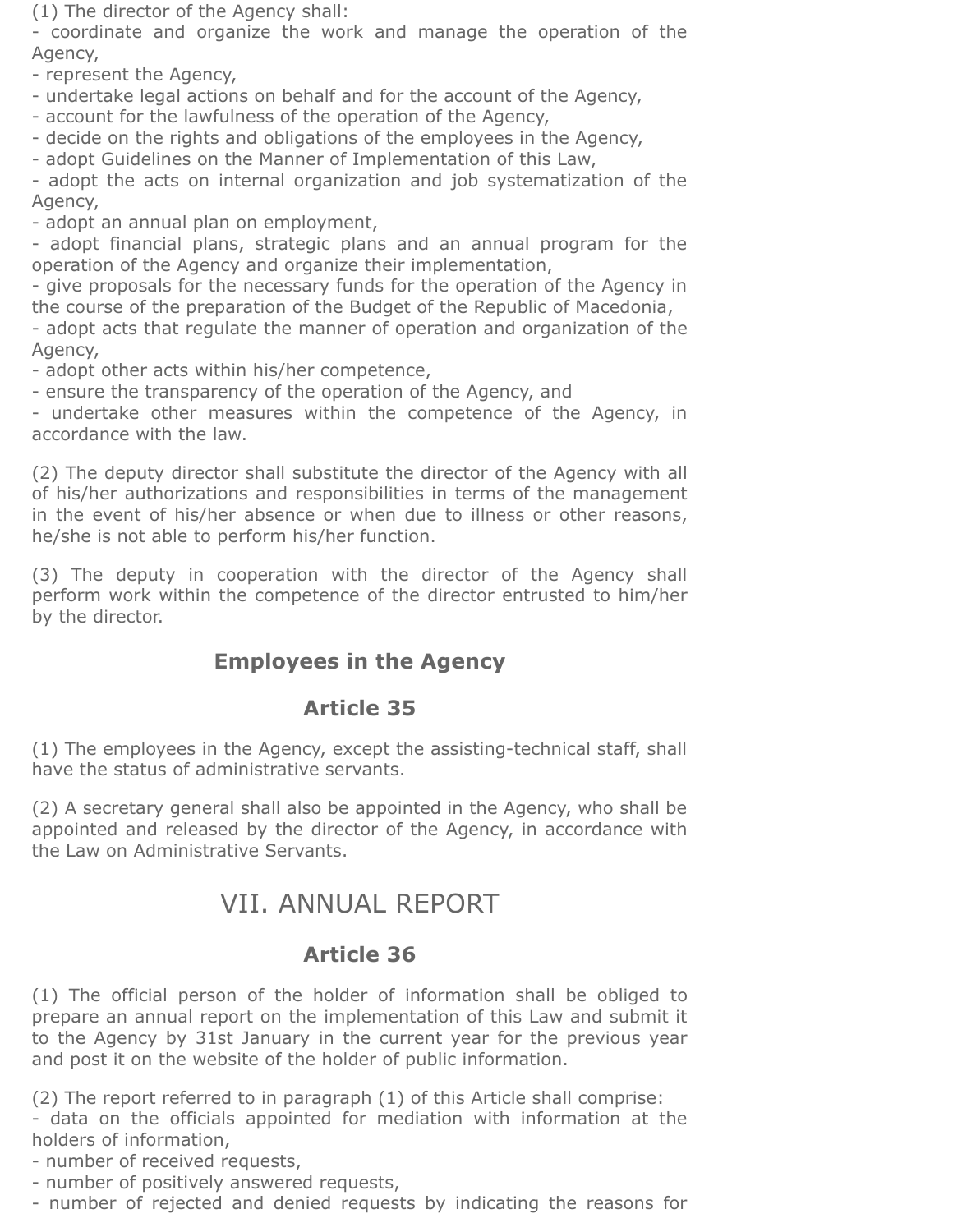each rejected or denied request,

- number of unanswered requests,

- number of submitted appeals against first-instance decisions (decisions of the holders of information including a description of the decision, as well as indicating the reasons for the adopted decision in the event of a repeated rejection of the requested information,  $|3|$  $|3|$  $|3|$ 

- number of upheld appeals with a decision of the Agency,

- number of reversed first-instance decisions upon the acting of the Agency,

- number of rejected appeals by the Agency and the reasons for their rejection, and

- number of dismissed appeals by the Agency and the reasons for their dismissal.

(3) The Agency shall prepare a joint report on the implementation of this Law on the basis of the received data from the reports of the holders of information and the implemented competences and it shall submit it for adoption to the Assembly of the Republic of Macedonia by 31st March in the current year for the previous year.

(4) After the adoption of the report referred to in paragraph (3) of this Article by the Assembly of the Republic of Macedonia, it shall be published in the public media (newsletter, website).

## **Article 37**

An employee of the holder of information, who shall provide protected information, shall be exonerated from any liability if such information is relevant for discovering an abuse of office and corruptive behavior, as well as for preventing serious threats to people's health and life and endangerment of the environment.

# VIII. MISDEMEANOR PROVISIONS

#### **Article 38**

A fine in the amount of EUR 500 in MKD equivalent shall be imposed for a misdemeanor on the public official or the person in charge of the holder of information if he/she does not appoint an official for mediation when exercising the right to free access to information and fails to inform the public about such official pursuant to Article 8 paragraphs (1) and (2) of this Law.

## **Article 39**

A fine in the amount of EUR 250 in MKD equivalent shall be imposed for a misdemeanor on the official with the holder of information if he/she:

- acts in contravention of Article 6 paragraph (3) of this Law,

- does not regularly keep and update the list of information held thereby and does not publish it in a manner that is available to the applicant, pursuant to Article 9 of this Law,

- does not provide any assistance during the information search pursuant to Article 11 of this Law,

- requests an explanation from the applicant for information which is in contravention of Article 16 paragraph (5) of this Law,

- unreasonably fails to provide access to the information pursuant to Articles 21 and 22 of this Law within the envisaged deadline of 20 days,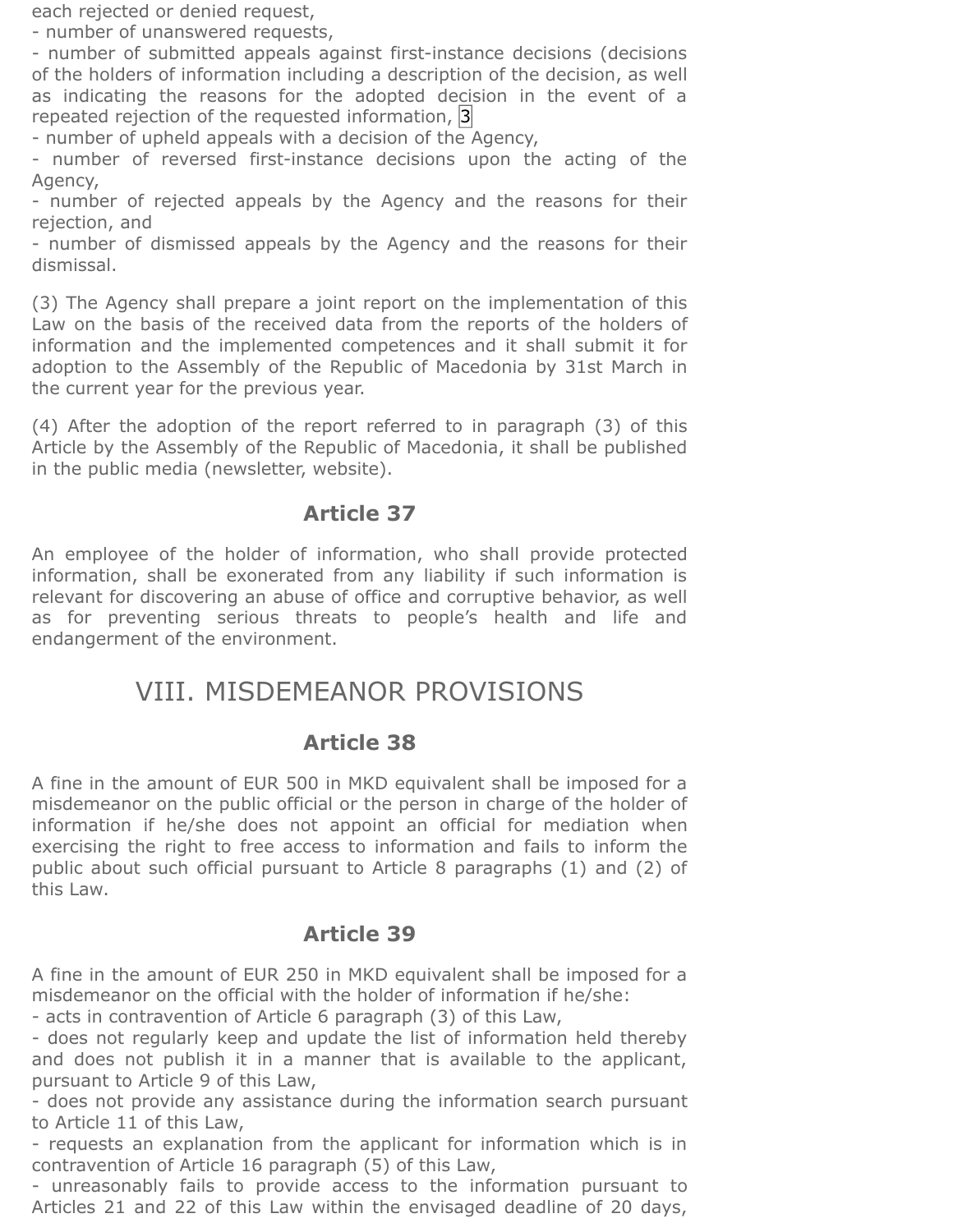that is, 30 days,

- does not keep records pursuant to Article 8 paragraph (3) and Article 36 paragraph (2) of this Law,

- charges the access to the required information which is in contravention of Article 10 paragraph (3) of this Law,  $\overline{4}$ 

- fails to implement the Agency's decision within 15 days as of its receipt pursuant to Article 27 paragraph 4 of this Law,

- fails to prepare an annual report on the implementation of this Law and fails to submit it to the Agency pursuant to Article 36 of this Law.

## **Article 40**

(1) The Misdemeanor Commission in the Agency shall conduct the misdemeanor procedure and issue the misdemeanor sanctions for the misdemeanors defined in this Law.

(2) The members of the Misdemeanor Commission referred to in paragraph (1) of this Article shall be Agency employees with an adequate level and type of education and the required working experience defined by law, of whom at least one of the members shall be graduate lawyer with a passed bar exam.

(3) Before submitting a request for the initiation of misdemeanor procedure, a settlement procedure shall be conducted which shall involve issuing a misdemeanor payment order in accordance with the Law on Misdemeanors.

(4) The officials shall be obliged to keep a record of the issued misdemeanor payment orders and of the outcome of the initiated procedures.

(5) The record referred to in paragraph (4) of this Article shall comprise the collecting, processing and storing of the following data: name and surname, that is, title of the perpetrator of the misdemeanor, place of residence, that is, abode, seat, type of misdemeanor, the number of the misdemeanor payment order and the outcome of the procedure.

(6) The data referred to in paragraph (4) of this Article shall be kept for five years as of the day of their entry in the record.

(7) The form and the content of the misdemeanor payment order shall be prescribed by the director of the Agency.

# IX. TRANSITIONAL AND FINAL PROVISIONS

## **Article 41**

The by-laws envisaged in this Law shall be adopted within 60 days as of the day of entry into force of this Law.

## **Article 42**

The holders of information shall appoint the officials for mediation with information referred to in Article 8 of this Law within 30 days as of the day of the commencement of the application of this Law.

# **Article 43**